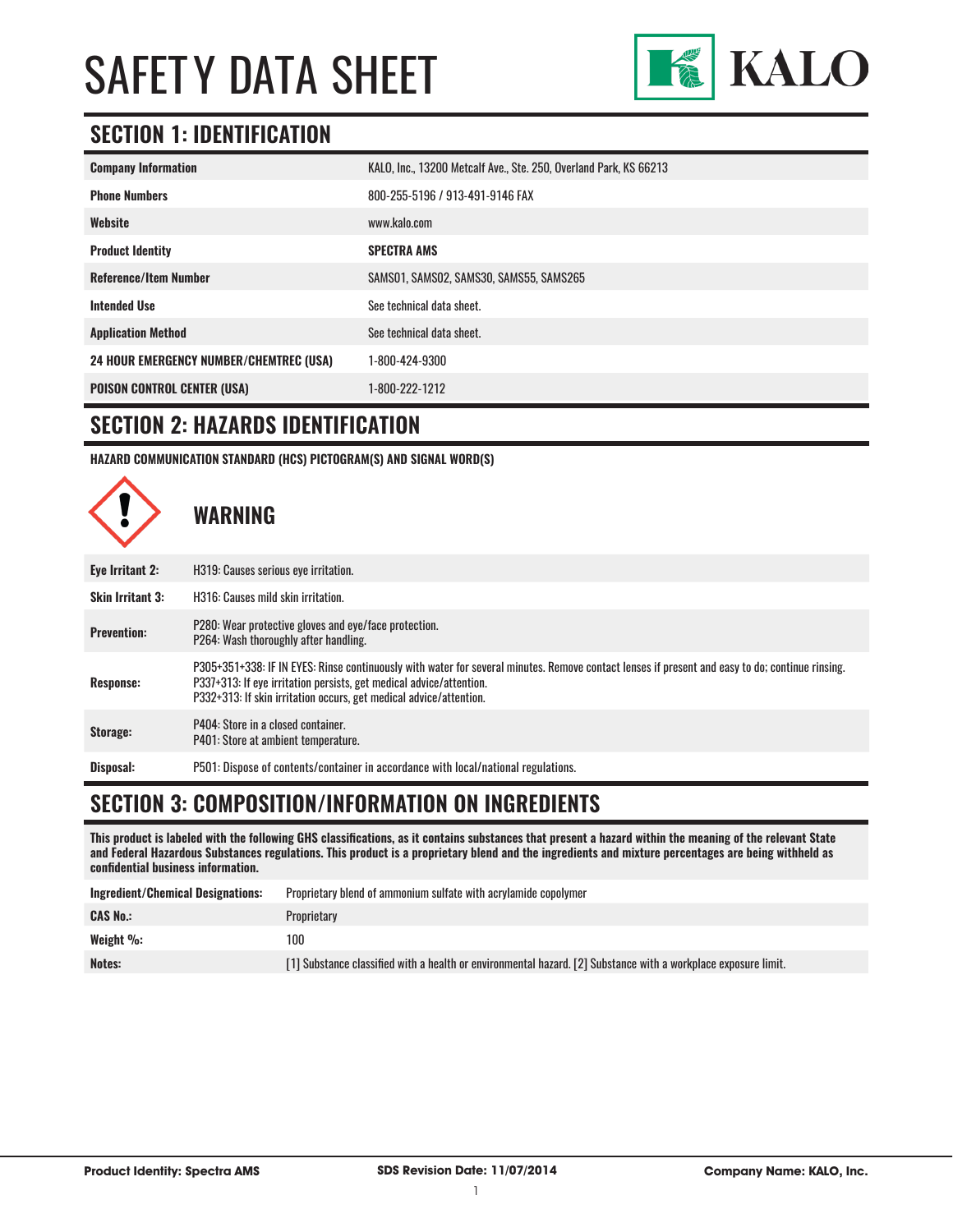

#### **SECTION 4: FIRST AID MEASURES**

#### **[DESCRIPTIONS]**

| General:           | In all cases of doubt, or when symptoms persist, seek medical attention. Never give anything by mouth to an unconscious person.                                                                                                         |
|--------------------|-----------------------------------------------------------------------------------------------------------------------------------------------------------------------------------------------------------------------------------------|
| <b>Inhalation:</b> | Remove to fresh air. Keep patient warm and at rest. If breathing is irregular or stopped, give artificial respiration. If unconscious, place in the recovery<br>position and obtain immediate medical attention. Give nothing by mouth. |
| Eyes:              | Irrigate copiously with clean fresh water for at least 10 minutes, holding the eyelids apart and seek medical attention.                                                                                                                |
| <b>Skin:</b>       | Remove contaminated clothing. Wash skin thoroughly with soap and water or use a recognized skin cleanser. Do NOT use solvents or thinners.                                                                                              |
| Ingestion:         | If accidentally swallowed, obtain immediate medical attention. Keep at rest. Do NOT induce vomiting.                                                                                                                                    |
|                    | [MOST IMPORTANT SYMPTOMS AND EFFECTS, BOTH ACUTE AND DELAYED]                                                                                                                                                                           |
| Overview:          | No adverse symptoms or effects anticipated under normal handling conditions. See Section 2 for further details.                                                                                                                         |
| Eyes:              | Causes serious eye irritation.                                                                                                                                                                                                          |
| Skin:              | Causes mild skin irritation.                                                                                                                                                                                                            |
|                    |                                                                                                                                                                                                                                         |

### **SECTION 5: FIREFIGHTING MEASURES**

| <b>Extinguishing Media:</b>     | Alcohol resistant foam, CO <sup>2</sup> , powder, or water spray. Do not use water jet.                                                                                                                                                                                                                                                                |
|---------------------------------|--------------------------------------------------------------------------------------------------------------------------------------------------------------------------------------------------------------------------------------------------------------------------------------------------------------------------------------------------------|
| <b>Special Hazards:</b>         | Combustion may yield smoke, carbon monoxide, and other products of incomplete combustion. Oxides of sulfur, nitrogen or phosphorus may<br>also be formed. Never use welding or cutting torches on or near container, even if empty.                                                                                                                    |
| <b>Advice For Firefighters:</b> | Evacuate area. Prevent contamination from run-off of adjacent areas, streams, drinking water and sewers. Do not flush down sewers or other<br>drainage systems. Exposed firefighters must wear standard protective equipment and in enclosed areas self-contained breathing apparatus.<br>Use water-spray to cool fire-exposed surfaces and personnel. |

### **SECTION 6: ACCIDENTAL RELEASE MEASURES**

| <b>Precautions/Procedures:</b>                                         | Keep all sources of ignition away from spill/release. In case of a major spill or spillage in a confined space evacuate the area and<br>check vapor levels.                                                                                                                                                                                                                                                                                                                                                                                                                                                                                                               |
|------------------------------------------------------------------------|---------------------------------------------------------------------------------------------------------------------------------------------------------------------------------------------------------------------------------------------------------------------------------------------------------------------------------------------------------------------------------------------------------------------------------------------------------------------------------------------------------------------------------------------------------------------------------------------------------------------------------------------------------------------------|
| <b>Environmental Precautions:</b>                                      | Do not allow spills to enter drains or water courses.                                                                                                                                                                                                                                                                                                                                                                                                                                                                                                                                                                                                                     |
| <b>Methods and Material For</b><br><b>Containment and Cleaning Up:</b> | Ventilate the area and avoid breathing vapors. Take the personal protective measures listed in Section 8. Contain and absorb spillage<br>with non-combustible materials (e.g. sand/earth/vermiculite). Place in closed containers outside buildings and dispose of according<br>to the Waste Regulations (see Section 13). Clean, preferably with a detergent. Do not use solvents. Do not allow spills to enter drains<br>or water courses. If drains, sewers, streams or lakes are contaminated, inform the local water company immediately. In the case of<br>contamination of rivers, streams, or lakes, the Environmental Protection Agency should also be informed. |

### **SECTION 7: HANDLING AND STORAGE**

| <b>Precautions For Safe Handling:</b> | Do not get in eyes, on skin, or on clothing. Do not breathe vapors or mists. Keep container closed. Use only with adequate<br>ventilation. Use good personal hygiene practices. Wash hands before eating, drinking, smoking. Remove contaminated clothing<br>and wash before reuse. Destroy contaminated belts and shoes and other items that cannot be decontaminated. Have evewash<br>accessible to use in handling area. See Section 2 for further details. |
|---------------------------------------|----------------------------------------------------------------------------------------------------------------------------------------------------------------------------------------------------------------------------------------------------------------------------------------------------------------------------------------------------------------------------------------------------------------------------------------------------------------|
| <b>Conditions For Safe Storage:</b>   | Store in tightly closed containers in dry, well-ventilated area, away from excessive heat and incompatibles.<br>See Section 2 for further details.                                                                                                                                                                                                                                                                                                             |
| <b>Incompatible Materials:</b>        | Strong oxidizers, strong acids, bases, chlorates and nitrates.                                                                                                                                                                                                                                                                                                                                                                                                 |
| <b>Specific End Use(s):</b>           | See technical data sheet.                                                                                                                                                                                                                                                                                                                                                                                                                                      |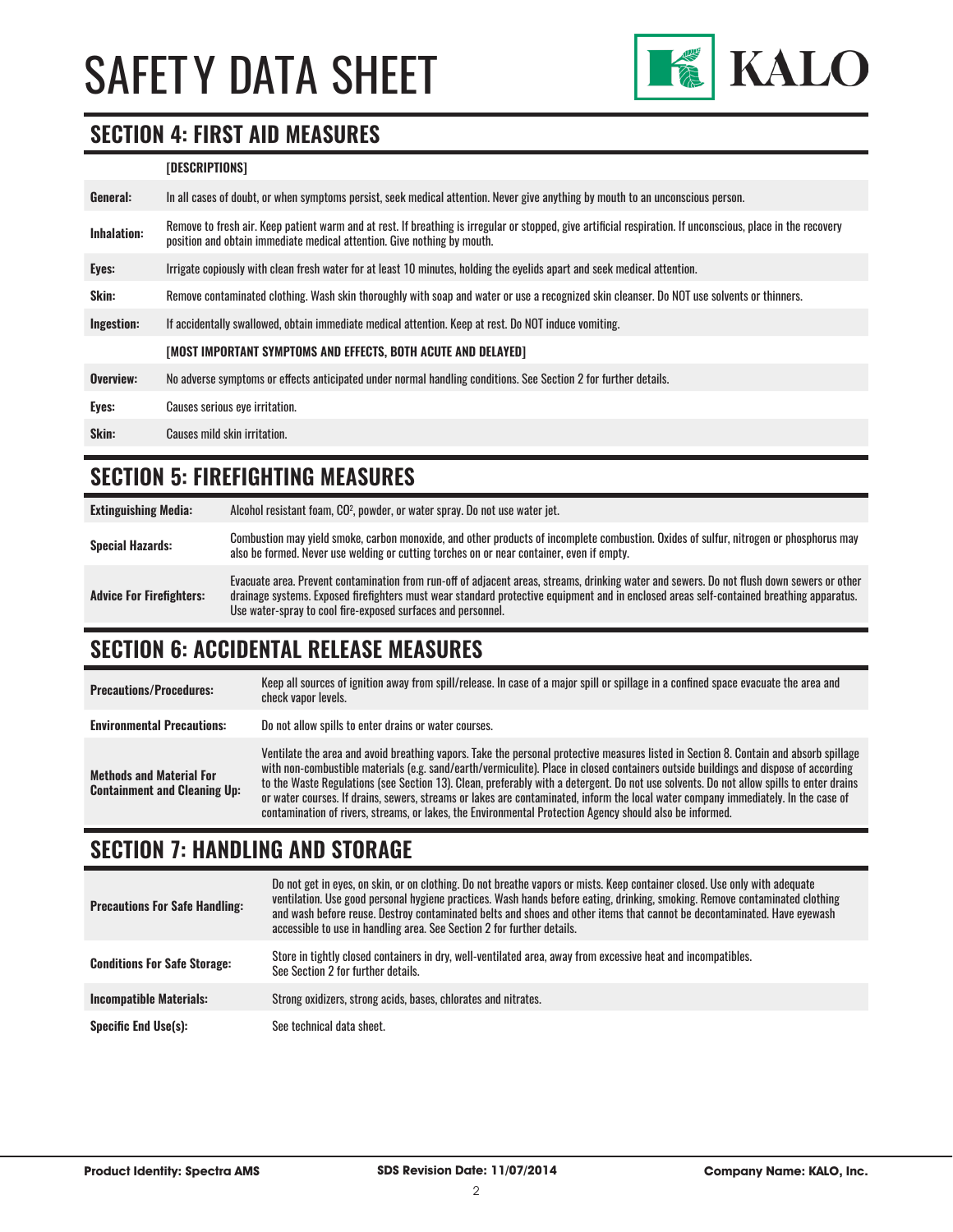

### **SECTION 8: EXPOSURE CONTROLS/PERSONAL PROTECTION**

| <b>Exposure Data:</b>        | This product contains the following ingredient (at greater than 0.1%) with established limits for exposure under OSHA, ACGIH and/or NIOSH.                                                                                                                                                                                             |            |               |                                               |
|------------------------------|----------------------------------------------------------------------------------------------------------------------------------------------------------------------------------------------------------------------------------------------------------------------------------------------------------------------------------------|------------|---------------|-----------------------------------------------|
|                              | <b>CAS No.</b>                                                                                                                                                                                                                                                                                                                         | Ingredient | <b>Source</b> | Value                                         |
|                              |                                                                                                                                                                                                                                                                                                                                        |            | <b>OSHA</b>   | TWA: $15mg/m3$ (total) / TWA: $5mg/m3$ (resp) |
|                              | 0000056-81-5                                                                                                                                                                                                                                                                                                                           | Glycerol   | ACGIH         | TWA: $3mg/m^3$ (resp) / $10mg/m^3$ (mist)     |
|                              |                                                                                                                                                                                                                                                                                                                                        |            | NIOSH         | <b>No Established RELs</b>                    |
| <b>Carcinogen Data:</b>      | This product contains no ingredients (at greater than 0.1%) that are suspected of being or known to be a carcinogen under OSHA, NTP or<br>IARC.                                                                                                                                                                                        |            |               |                                               |
|                              | [PERSONAL PROTECTIVE EQUIPMENT]                                                                                                                                                                                                                                                                                                        |            |               |                                               |
| <b>Respiratory:</b>          | If workers are exposed to concentrations above the exposure limit, they must use the appropriate certified respirators.                                                                                                                                                                                                                |            |               |                                               |
| Eyes:                        | Wear safety eyewear (e.g. safety spectacles/goggles/visors) to protect against the splash of liquids.                                                                                                                                                                                                                                  |            |               |                                               |
| Skin:                        | Overalls, which cover the body, arms, and legs, should be worn. Skin should not be exposed. All parts of the body should be washed after<br>contact.                                                                                                                                                                                   |            |               |                                               |
| <b>Engineering Controls:</b> | Provide adequate ventilation. Where reasonably practicable, this should be achieved by the use of local exhaust ventilation and good general<br>extraction. If these are not sufficient to maintain concentrations of particulates, and any vapor below occupational exposure limits, suitable<br>respiratory protection must be worn. |            |               |                                               |
| <b>Other Work Practices:</b> | See technical data sheet.                                                                                                                                                                                                                                                                                                              |            |               |                                               |

# **SECTION 9: PHYSICAL AND CHEMICAL PROPERTIES**

| Appearance:                                       | Liquid                         |
|---------------------------------------------------|--------------------------------|
| Odor:                                             | Sweet                          |
| <b>Odor Threshold:</b>                            | <b>Not Measured</b>            |
| pH:                                               | 5.5-6.5 (1% aqueous solution)  |
| <b>Specific Gravity:</b>                          | 1.19-1.23                      |
| <b>Flashpoint:</b>                                | >200ºF (>93ºC) PMCC            |
| <b>Solubility in Water:</b>                       | Soluble                        |
| Viscosity (cSt):                                  | Not Measured                   |
| $VOC\%$ :                                         | <b>Not Measured</b>            |
| <b>Vapor Pressure (Pa):</b>                       | <b>Heavier Than Air</b>        |
| <b>Vapor Density:</b>                             | <b>Not Measured</b>            |
| <b>Melting/Freezing Points:</b>                   | <b>Not Measured</b>            |
| Initial Boiling Point/Range (°F/°C):              | <b>Not Measured</b>            |
| <b>Flammability (Solid, Gas):</b>                 | Not Applicable                 |
| <b>Upper Flammability/Explosive Limits:</b>       | <b>Not Measured</b>            |
| Lower Flammability/Explosive Limits:              | <b>Not Measured</b>            |
| <b>Decomposition Temperature:</b>                 | <b>Not Measured</b>            |
| <b>Auto-Ignition Temperature:</b>                 | <b>Not Measured</b>            |
| Partition Co-Efficient n-octanol/water (Log Kow): | Not Measured                   |
| <b>Evaporation Rate (Ether=1):</b>                | <b>Not Measured</b>            |
| Other:                                            | No other relevant information. |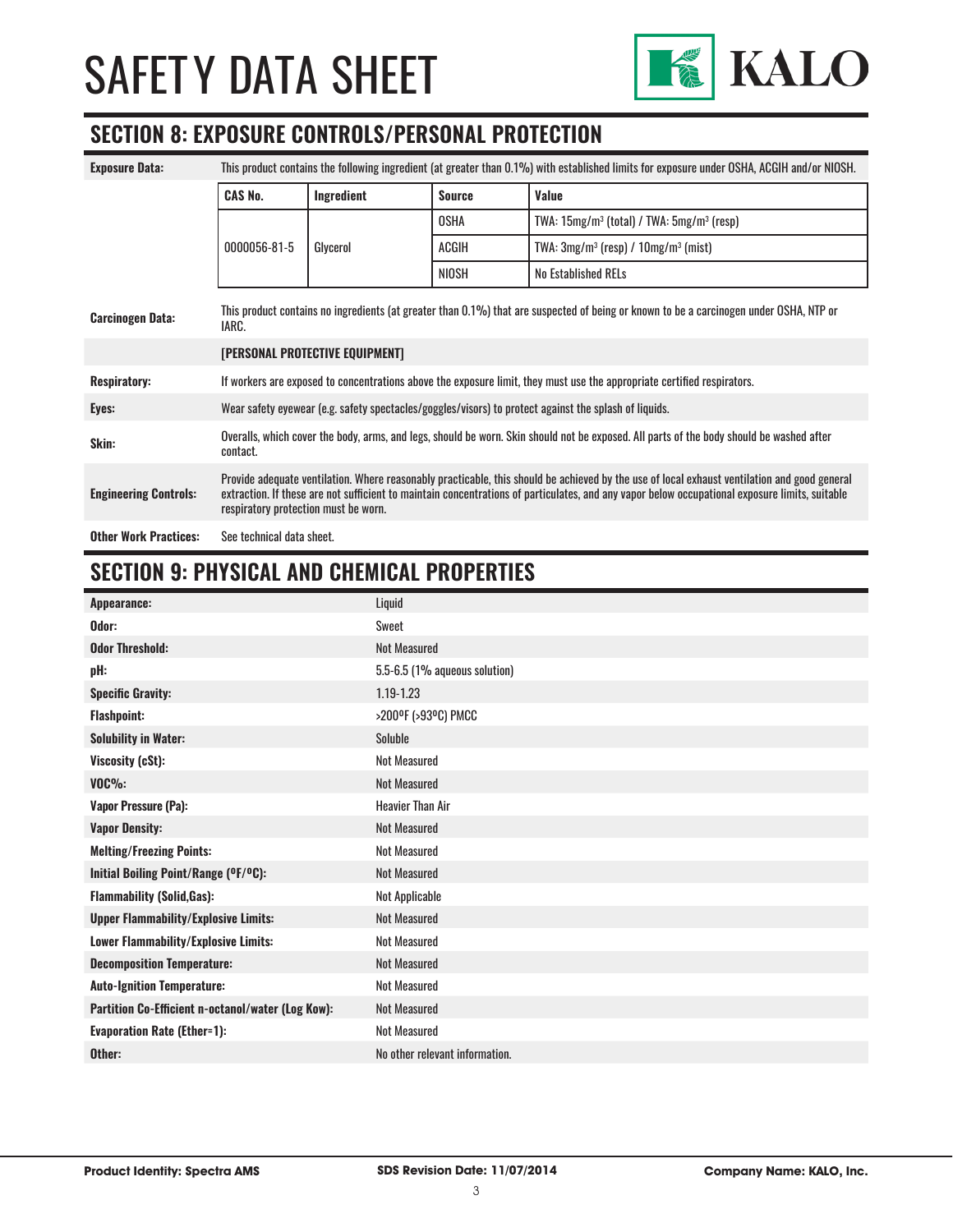

# **SECTION 10: STABILITY AND REACTIVITY**

| <b>Reactivity:</b>                       | No dangerous reactions under normal handling.                                                                                     |
|------------------------------------------|-----------------------------------------------------------------------------------------------------------------------------------|
| <b>Chemical Stability:</b>               | Stable under normal ambient and anticipated conditions of use.                                                                    |
| <b>Hazardous Reactions:</b>              | Hazardous reactions not anticipated.                                                                                              |
| <b>Conditions To Avoid:</b>              | Strong oxidizers, bases, strong acids, chlorates and nitrates.<br>Extreme heat, open flame, sparks and other sources of ignition. |
| <b>Incompatible Materials:</b>           | Strong oxidizers, bases, strong acids, chlorates and nitrates.                                                                    |
| <b>Hazardous Decomposition Products:</b> | Carbon oxides, nitrogen oxides, sulfur oxides.                                                                                    |

### **SECTION 11: TOXICOLOGICAL INFORMATION**

|                                                                   | [ACUTE TOXICITY ESTIMATE]                                 |                          |
|-------------------------------------------------------------------|-----------------------------------------------------------|--------------------------|
| <b>Ingredients:</b>                                               | Proprietary Blend of Surfactants, Base Oil and Fatty Acid |                          |
| Oral LD50mg/kg:                                                   | >5,000.00 (rat)/Category: NA                              |                          |
| Skin LD50mg/kg:                                                   | >5,000.00 (rat)/Category: NA                              |                          |
| Inhalation Vapor LC50mg/L/4hr:                                    | No Data Available                                         |                          |
| Inhalation Dust/Mist LC50mg/L/4hr:                                | No Data Available                                         |                          |
| <b>ITEM</b>                                                       | <b>HAZARD</b>                                             | <b>CATEGORY</b>          |
| <b>Acute Toxicity (mouth):</b>                                    | Not Applicable                                            | $\overline{\phantom{a}}$ |
| <b>Acute Toxicity (skin):</b>                                     | Not Applicable                                            | $\overline{\phantom{a}}$ |
| <b>Acute Toxicity (inhalation):</b>                               | Not Applicable                                            | $\overline{\phantom{a}}$ |
|                                                                   |                                                           |                          |
| <b>Skin Corrosion/Irritation:</b>                                 | <b>Causes mild skin irritation.</b>                       | 3                        |
| <b>Eye Damage/Irritation:</b>                                     | <b>Causes serious eye irritation.</b>                     | $\overline{2}$           |
| <b>Sensitization (respiratory):</b>                               | Not Applicable                                            | $\overline{\phantom{a}}$ |
| <b>Sensitization (skin):</b>                                      | Not Applicable                                            | $\overline{\phantom{a}}$ |
| <b>Germ Toxicity:</b>                                             | Not Applicable                                            | --                       |
| <b>Carcinogenicity:</b>                                           | Not Applicable                                            | $-$                      |
| <b>Reproductive Toxicity:</b>                                     | Not Applicable                                            | --                       |
| Specific Target Organ Systemic Toxicity-Single Exposure:          | Not Applicable                                            | $\overline{\phantom{a}}$ |
| <b>Specific Target Organ Systemic Toxicity-Repeated Exposure:</b> | Not Applicable                                            | --                       |

# **SECTION 12: ECOLOGICAL INFORMATION**

| Toxicity:                              | No additional information provided for this product.  |  |
|----------------------------------------|-------------------------------------------------------|--|
| <b>Persistence and Degradability:</b>  | There is no data available on the preparation itself. |  |
| <b>Bioaccumulative Potential:</b>      | Not measured.                                         |  |
| <b>Mobility In Soil:</b>               | No data available.                                    |  |
| <b>Results of PBT and vPvB Assess:</b> | This product contains no PBT/vPvB chemicals.          |  |
| <b>Other Adverse Effects:</b>          | No data available.                                    |  |